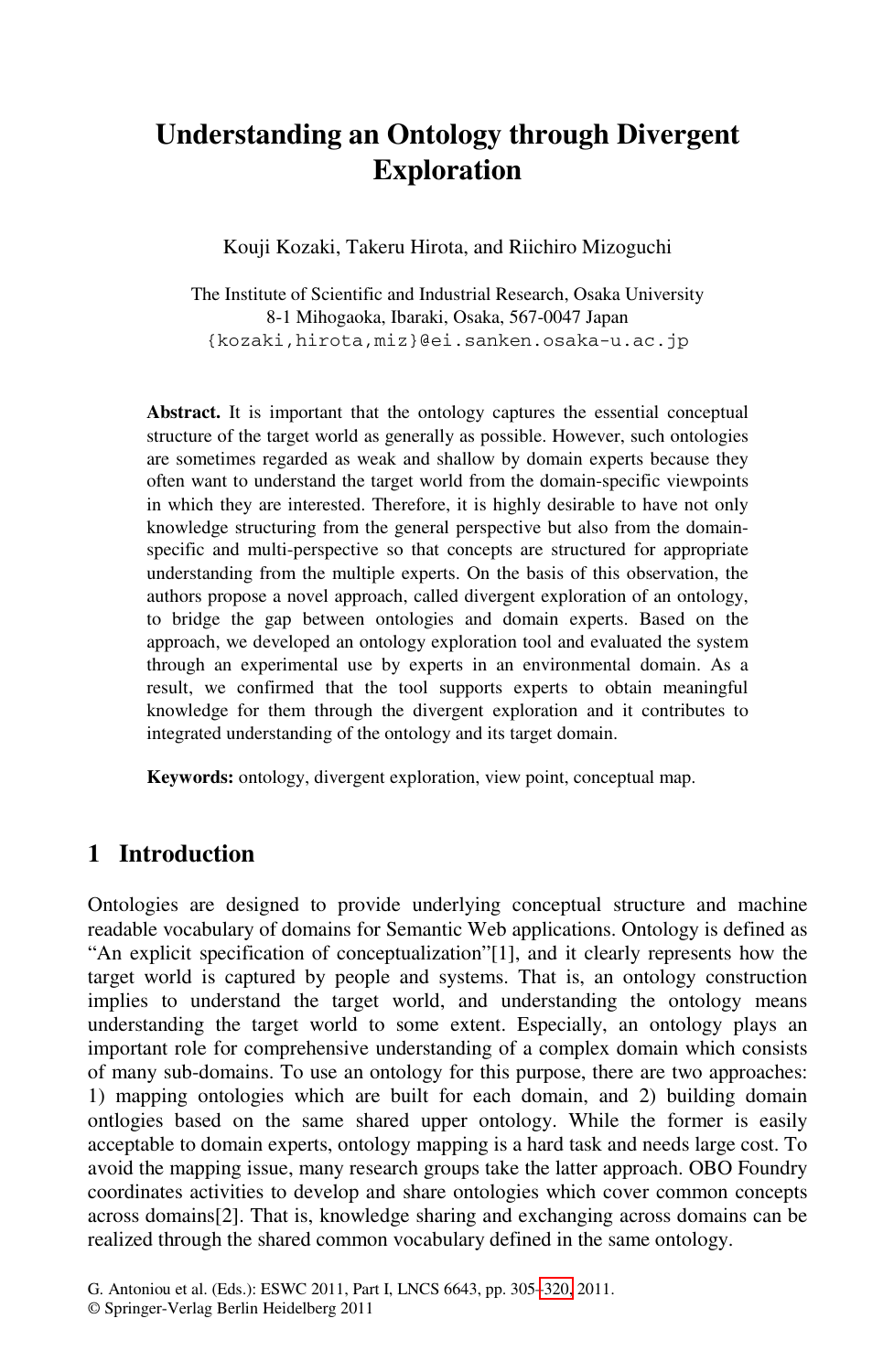For knowledge sharing through an ontology, it is important that the ontology captures the essential conceptual structure of the target world as generally as possible and they should be well organized with consistency and reusability. Even if it is domain-dependent and specialized concept, its meaning could be shared with people working in other domains through its definition in terms of generalized common concepts. For example, when we define a specialized relationship well-known in a domain, it could be represented as combinations of general relationships by decomposing the original relation. The generalized representation makes implicit knowledge explicit and machine readable one. In this way, an ontology contributes to readability and interoperability of knowledge through domain-independent and generalized conceptualization. However, such generalized ontologies are sometimes regarded as verbose and shallow by domain experts because they often want to understand the target world from the domain-specific viewpoints in which they are interested. In many cases their interests are different and versatile, even if they are experts in the same domain. It is a serious and important issue to bridge the gap between ontologies which try to cover wide area domain-independently and interests of domain experts which are well-focused and deep. Therefore, it is highly desirable to have not only knowledge structuring from the general perspective but also from the domain-specific and multi-perspective so that concepts are structured for appropriate understanding from the multiple experts.

On the basis of this observation, the authors propose a novel approach to bridge the gap between ontologies and domain experts. The main strategy is composed of: (1) the conceptual structure of an ontology is systematized as generally as possible and (2) on the fly reorganizing some conceptual structures from the ontology as visualizations to cope with various viewpoints which reflects interests of the domain experts (Fig.1). Based on this strategy, we developed a frame work, named divergent exploration of ontology, and an ontology exploration tool as implementation of it. The tool allows users to explore an ontology according to their own perspectives and visualizes them in a user-friendly form, i.e. conceptual map. It contributes to helping users explore the ontology from several viewpoints to eventually obtain integrated understanding of the ontology and its target domain. Furthermore, it stimulates their intellectual interest and could support idea creation.



**Fig. 1.** Integrated understanding of crossdomain knowledge through divergent exploration of an ontology

**Fig. 2.** Divergent exploration of ontology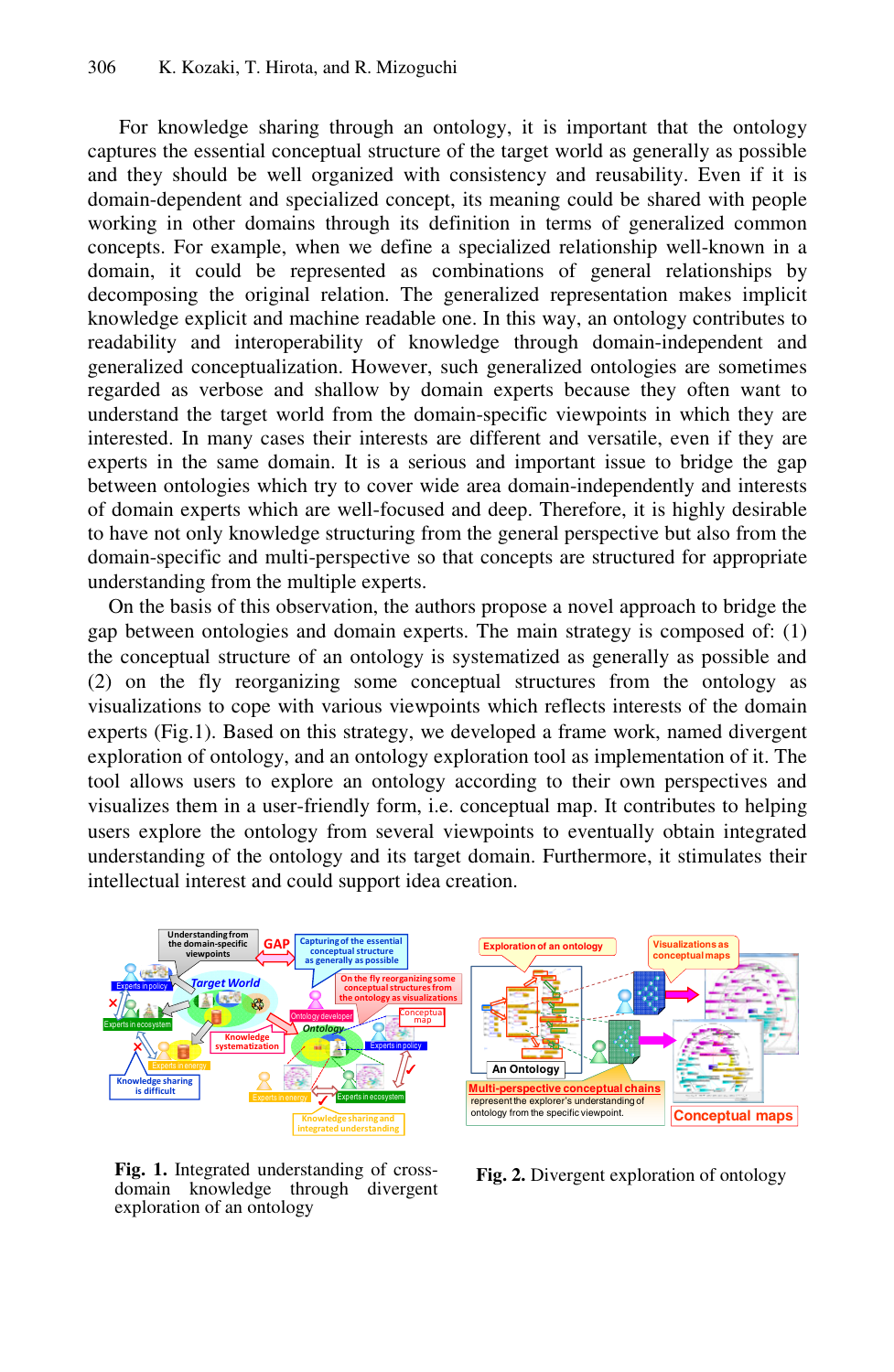The rest of this paper is organized as follows: In section 2, we introduce divergent exploration for understanding an ontology from multi-perspectives. After we discuss requirements for the ontology exploration tool, we discuss its functionality in section 3. In Section 4, we evaluate the system through its application to an environmental domain and an experimental use by domain experts. In section 5, we summarize some related works. Finally, we present concluding remarks with future work.

## **2 Divergent Exploration**

#### **2.1 Divergent Exploration of an Ontology**

Most of semantic web applications use ontologies as vocabularies to describe metadata and are aimed at semantic processing of them. By contrast, we regard ontology as the target for divergent exploration of the ontology itself. The divergent exploration of an ontology enables users to explore a sea of concepts in the ontology freely from a variety of perspectives according to their own motive. The exploration stimulates their way of thinking and contributes to deeper understanding of the ontology and hence its target world. As a result, the users can find out what they take interest. Some of them could include new findings for them because they could obtain unexpected conceptual chains which they have never thought through the ontology exploration.



**Fig. 3.** An example ontology representation in Hozo and its correspondence with OWL

**Table 1.** The aspects of ontology exploration for each relationship

|     | Related relationships                |                                            |                                                                             |
|-----|--------------------------------------|--------------------------------------------|-----------------------------------------------------------------------------|
|     | Hozo                                 | OWL.                                       | Kinds of extraction                                                         |
| (A) | is-a relationship                    | rdfs:subClassOf                            | (1) Extraction of sub concepts                                              |
|     |                                      |                                            | (2) Extraction of super concepts                                            |
| (B) | part-of/attribute-of<br>relationship | rdf:properties<br>which are<br>referred in | (3) Extraction of concepts referring<br>to other concepts via relationships |
|     |                                      |                                            | (4) Extraction of concepts to be<br>referred to by some relationship        |
| (C) | depending-on<br>relationship         |                                            | (5) Extraction of contexts                                                  |
|     |                                      |                                            | (6) Extraction of role concepts                                             |
| (D) | play (playing)<br>relationship       |                                            | (7) Extraction of players                                                   |
|     |                                      |                                            | (8) Extraction of role concepts                                             |

Fig.2 outlines the framework of ontology exploration. The divergent exploration of an ontology can be performed by choosing arbitrary concepts from which, according to the explorer's intention, they trace what we call *multi-perspective conceptual chains*. We define the viewpoint for exploring an ontology and obtaining the multi-perspective conceptual chains as the combination of a *focal point* and *aspects*. The focal point indicates a concept to which the user pays attention as a starting point of the exploration. The aspect is the manner in which the user explores the ontology. Because an ontology consists of concepts and the relationships among them, the aspect can be represented by a set of methods for extracting concepts according to its relationships. The multi-perspective conceptual chains are visualized in a user-friendly form, i.e., in a conceptual map. Although there are many researches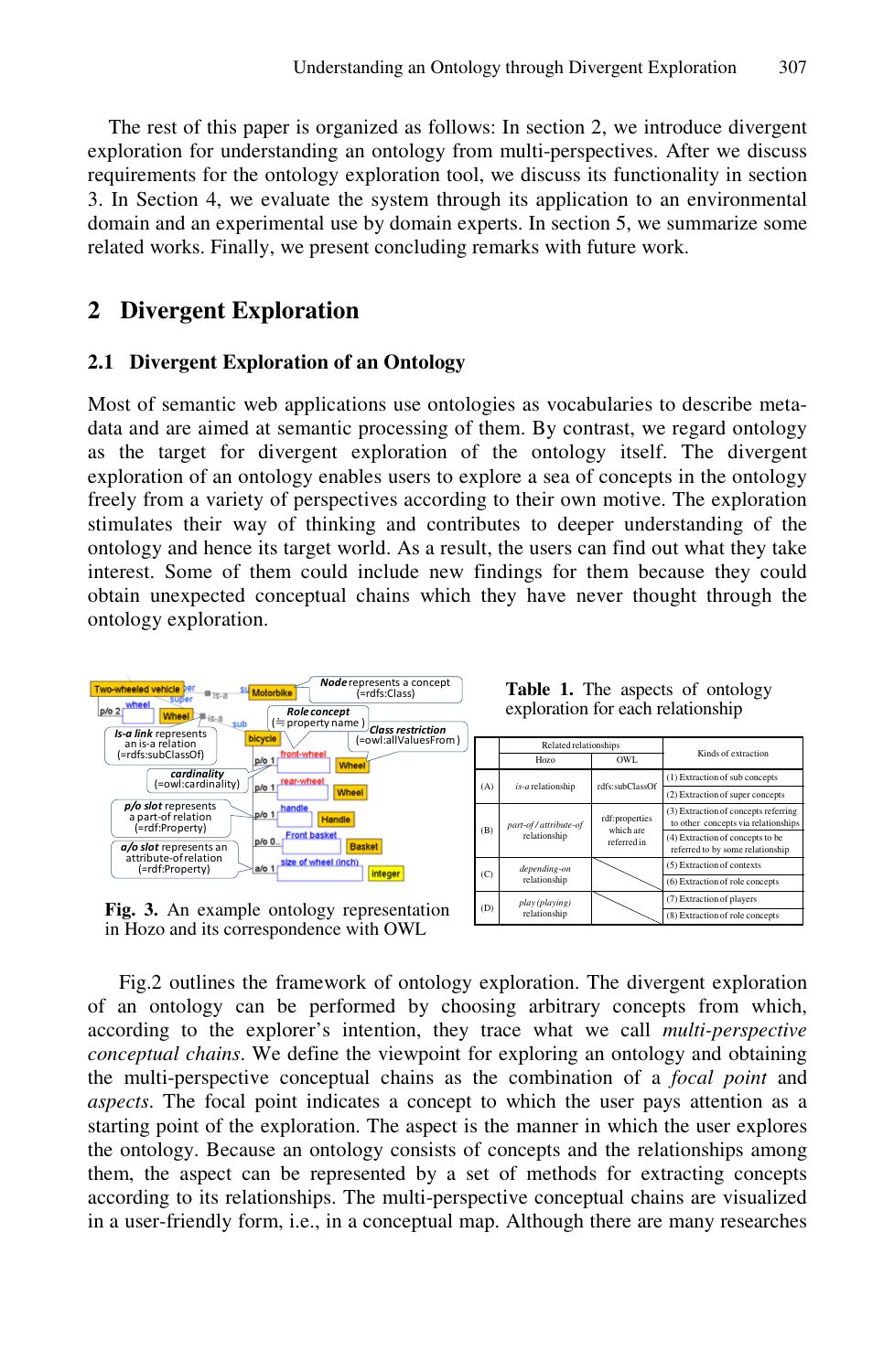

**Fig. 4.** An example of divergent exploration of an ontology

on visualization of ontology, the main purpose of our research is not the visualization itself but exploration of an ontology. It is neither ontology browsing which are supported by most of ontology development tool nor ontology summarization. The divergent exploration of an ontology aims at integrated understanding of the ontology and its target world from multiple perspectives across domains according to the users' interests. We also focus on that our tool supports domain experts to obtain meaningful knowledge for themselves as conceptual chains through the divergent exploration.

## **2.2 Definition of View Points**

We implement the divergent exploration of an ontology as an additional function of Hozo which is our ontology development tool[3]. Fig.3 shows an example of ontology defined using Hozo. Ontologies are represented by nodes, slots and links. The nodes represent concepts (classes), *is-a* links represent *is-a* (subclass-of) relations, and slots represents *part-of* (denoted by "p/o") or *attribute-of* (denoted by "a/o") relations. A slot consists of its kind ("p/o" or "a/o"), *role concept*, *class restriction*, *cardinality*. Roughly speaking, a slot corresponds to *property* in OWL and its role name represent name of property. Its class restriction and cardinality correspond owl:allValuesFrom and owl:cardinality respectively. However, semantics of Hozo's ontology includes some concepts related in role which are not supported in OWL because it is designed based on ontological theory of role[4]. While we have designed three levels of role representation model in OWL to capture the semantics level-wise [5], we use simplest model described above in this paper.

 As described above, viewpoints are defined as a combination of a focal point and aspects, and an aspect is represented according to relationships defined in an ontology. We classify these relationships into four kinds and define two aspects of ontology exploration for each relationship according to the direction to follow (upward or downward) (See Table.1). The user can control kinds of relationships to follow by specifying kinds of role concept (properties) in the aspects type (B) to (D). We call the control "role limitation of aspect". Similarly, users can constrain the types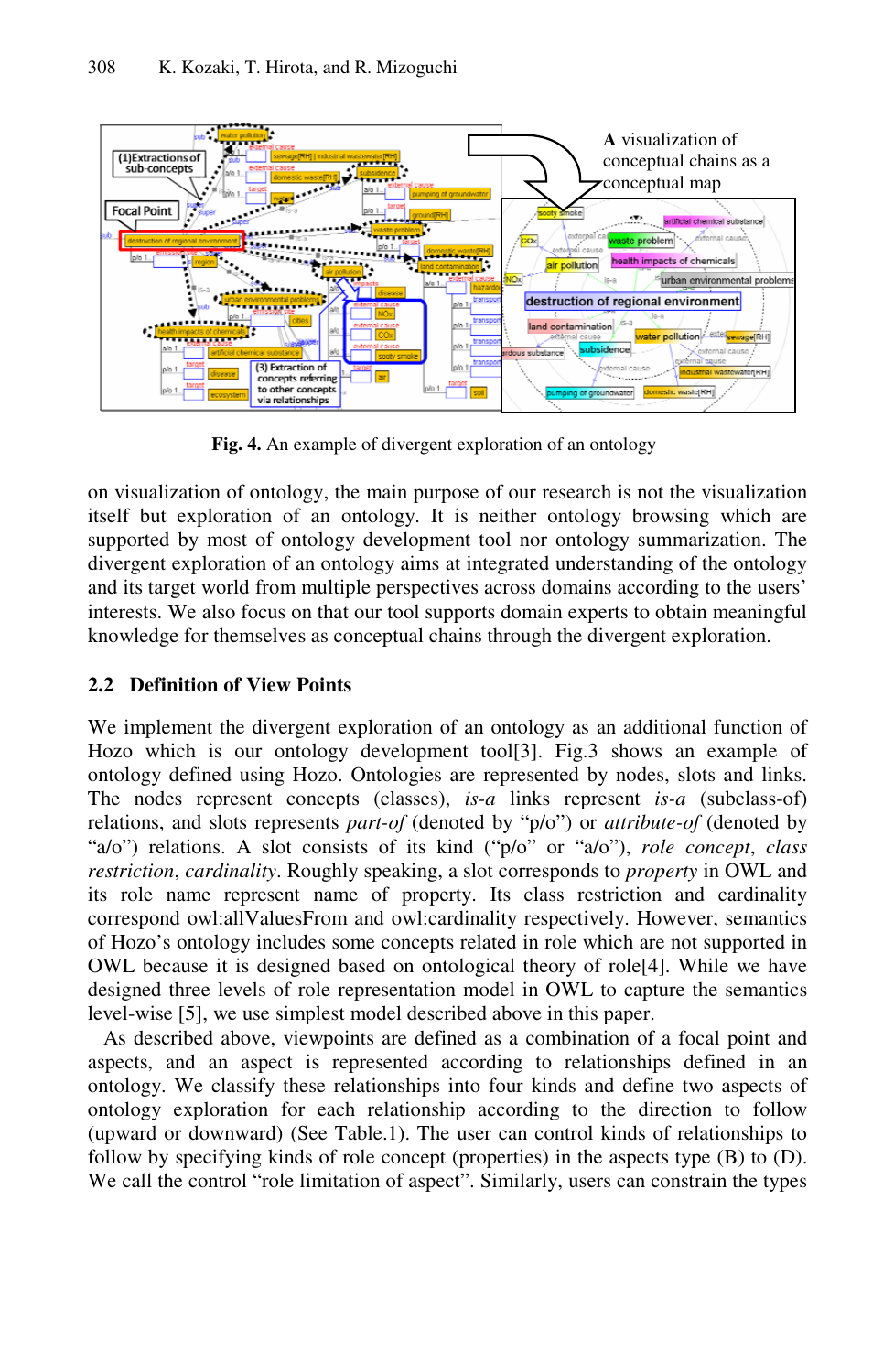of concepts to reach through aspects by specifying types of concepts. We call the constraint "class type limitation of aspect". While we can suppose more detailed viewpoints such as limitation of cardinality, we do not introduce them because they are too be detailed for domain experts to explore easily.

Fig.4 shows an example of an ontology exploration. The user set *Destruction of regional environment* as the focal point and select (1) Extraction of sub concepts as an aspect. Then, following *is-a* relations, seven concepts such as *Air pollution*, *Land contamination*, etc. are extracted. Next, if the user focus on Air pollution and selects (3) Extraction of concepts referring to other concepts via relationships as an aspect, *Disease*, *NOx*, *COx*, *Sooty smoke* and *Air* are extracted following attribute-of relations of *Air pollution*. On the other hand, if the user applies external cause as role limitation of aspects, only *NOx*, *COx* and *Sooty smoke*, which are related to external cause, are extracted (Fig. 4 left). As a result of this concept extraction, the system generates conceptual chains that match the user's interest and visualizes them as a conceptual map. In the conceptual map, extracted concepts and followed relationships are represented as nodes and links respectively, and the nodes are located on concentric circles in which the focal point is located at the center. As a result, the conceptual chains are represented as a divergent network (Fig.4 right). In this way, the user can explore an ontology from various viewpoints by choosing combinations of focal points and aspects, and the results are visualized as conceptual maps.

#### **2.3 Requirements for the Ontology Exploration Tool**

In this section, we discuss functions which the ontology exploration tool is required to support. The viewpoints for ontology exploration are defined by combination of focal points and aspects. In many cases, the combination is fixed through repetitions of choice of aspects for the exploration by trial and error because not every user has clear intentions and viewpoints to explore the ontology at first. That is, the user explores the ontology step by step and clarifies his/her interest gradually. The result of this process is represented as multi-perspective conceptual chains. Functions to support such a step by step exploration of the user are required as the most fundamental function of the ontology exploration tool.

On the other hands, it is required to make full use of semantic processing, which is a feature of ontology, for exploration. For example, a function to search all combinations of aspects automatically and get conceptual chains which represents paths from a focused concept to another specified concept, we call it *search path* function, seems to be useful. Functions to investigate obtained conceptual maps from additional perspectives such as *change view* and *comparison* function are also required. The change view is a function to apply additional viewpoints to a conceptual map generated based on another viewpoint, and as a result the visualization of the map is changed according to the specified concepts or relationships in the additional viewpoint. And a comparison function enables the user to compare two conceptual maps and visualize the common elements in them.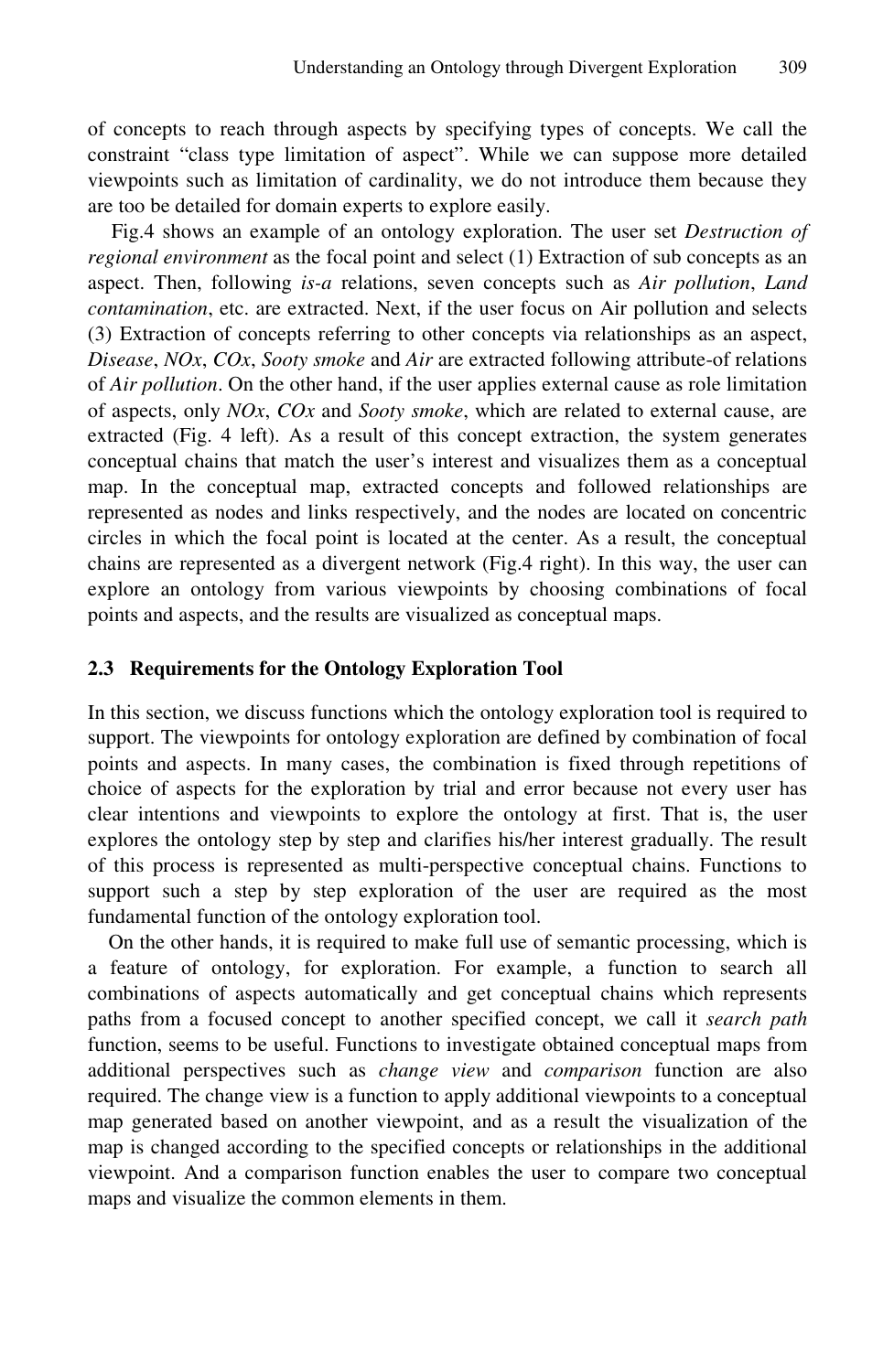# **3 Implementation of the Ontology Exploration Tool**

## **3.1 System Architecture**

Fig.5 shows the architecture of the ontology exploration tool. It consists of *aspect dialog*, *concept extraction module* and *conceptual map visualizer*. The aspect dialog provides graphical user interface to select viewpoints for ontology extraction. The concept extraction module follows relationships between concepts according to the selected viewpoint and obtains multi-perspective conceptual chains. The conceptual chains are visualized as conceptual maps by conceptual map visualizer. While the target of the system is an ontology in Hozo's format, it also



**Fig. 5.** The architecture of ontology exploration tool

can support an ontology in OWL because Hozo can import OWL ontology. The generated conceptual maps can be connected with other web systems through concepts defined in the ontology. For example, mapping nodes in the conceptual map with Linked Data allows the user to access various web resources through it. While the ontology exploration tool is implemented as a client application by Java, it can export generated maps in an XML format and publish them on the Web. Users can browse them using web browsers with a conceptual map viewer implemented by Flash. Demos of browsing the conceptual map and download of the system are available at the URL: http://www.hozo.jp/OntoExplorer/ .

## **3.2 Functions for Ontology Exploration**

The ontology exploration tool provides the following functions (Fig.6).

- **Detailed exploration using aspect dialog:** The aspect dialog lists kinds of aspect with numbers of concept which will be extracted when the aspect is selected. The user selects an aspect with detailed setting for exploration such as role limitation and extracting class type limitation. The user can explore from detailed viewpoint by repetition of selecting aspects with the settings.
- **Simple exploration:** The conceptual map visualizer provides commands to apply some typical combinations of aspects as mouse menus. The user can explore an ontology by simple operation using them. While this operation does not allow detailed settings, we suppose beginners of the tool can use it and explore easily.
- **Search path (machine exploration):** The system can search all combination of aspects to generate conceptual chains from a concept selected as starting point to those specified by the user. As a result, the system shows all conceptual chains between the selected concepts.
- **Change view:** The tool has a function to highlight specified paths of conceptual chains on the generated map according to given viewpoints. For example, when the user specifies a focusing concept, the conceptual map visualizer highlights the paths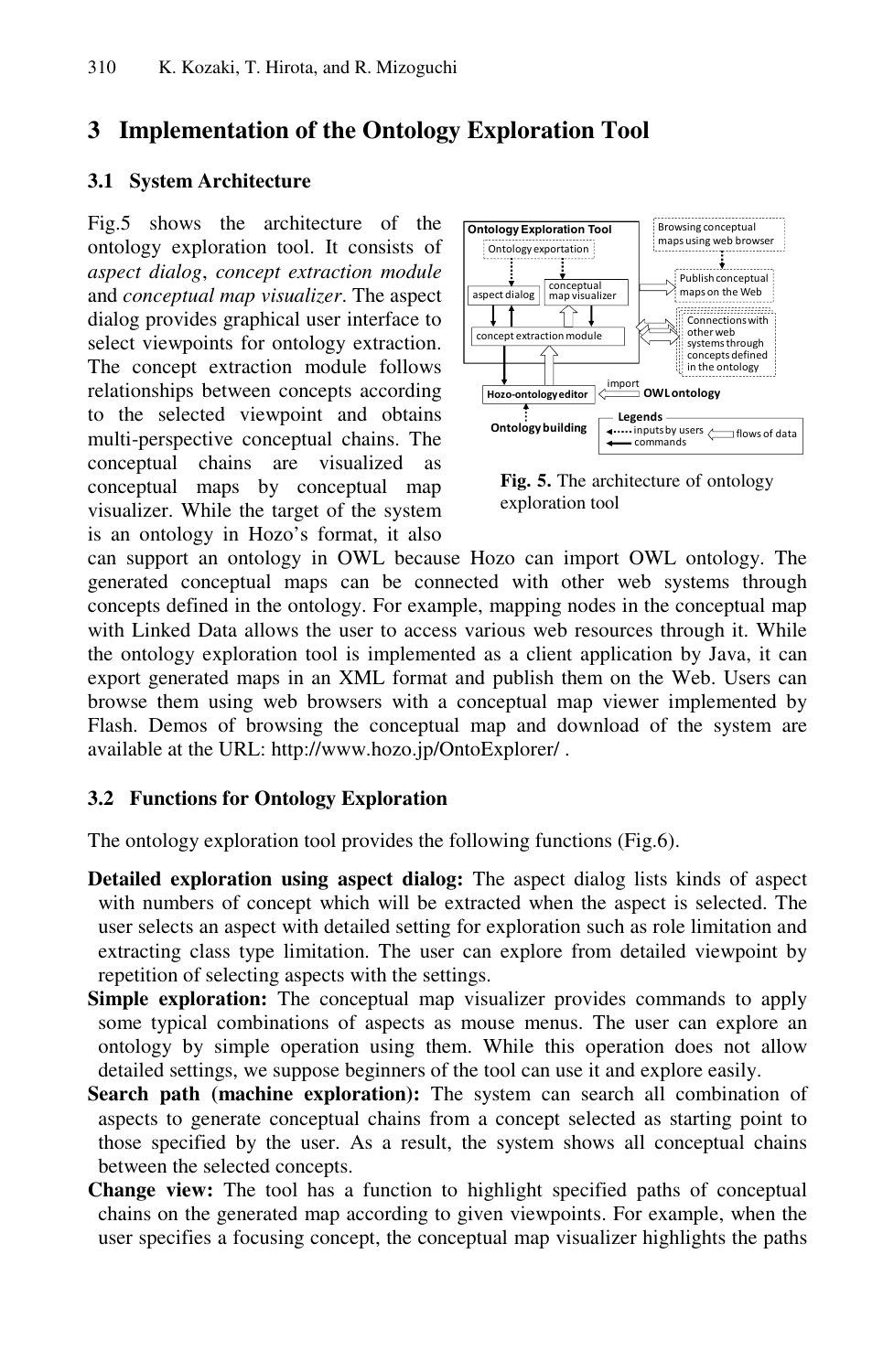which include the concepts or its sub concepts in them. It also can display only the highlighted paths on the map by hiding other paths. Another viewpoint for highlighting includes specifying the focusing kinds of relationships (aspects) and specifying concepts or relationships which has some values of attributes. When the user specifies several viewpoints at the same time, the system highlights paths in different colors according to the viewpoints. Through this function, the user can switch several viewpoints easily and compare difference between them. For example, when we suppose a conceptual map which represents effects of global warming, the user can change viewpoints according to time scale which the effects will occur and/or spatial extent of them.

**Comparison of maps:** The system can compare generated maps and show the common conceptual chains both of the maps.

# **4 Usage and Evaluation of Ontology Exploration Tool**

### **4.1 Usage for Knowledge Structuring in Sustainability Science**

Sustainability science (SS) is a discipline aimed at establishing new disciplinary schemes that serve as a basis for constructing a vision that will lead global society to a sustainable one. Meeting this objective requires an interdisciplinary integrated



**Fig. 6.** A snapshot of the ontology exploration tool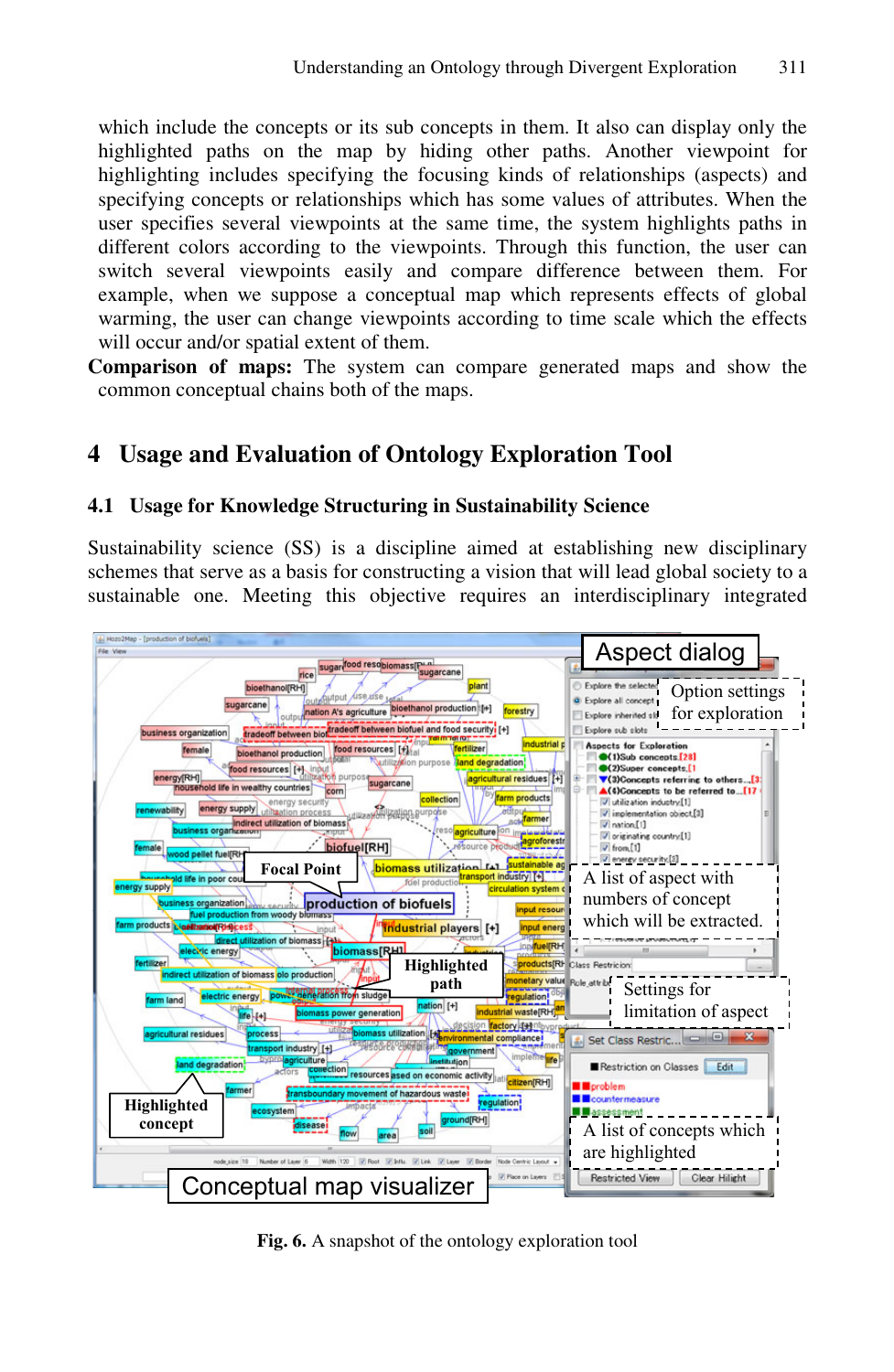understanding of the entire field instead of knowledge structuring that depends on individual related domains. Thus, Osaka University Research Institute for Sustainability Science (RISS) has been working on construction of an SS ontology in which knowledge of domains relating to SS is organized into a common domainindependent conceptual structure. Furthermore, with the ontology exploration tool prototype developed in this research, by generating conceptual maps from the SS ontology in accordance with users' viewpoints, attempts were at knowledge structuring in sustainability science, such as knowledge sharing among experts in different domains and an integrated understanding from multiple viewpoints. As a result, through usage of the tool by experts at RISS, it was confirmed that the tool had a certain utility for achieving knowledge structuring in sustainability science [6]. The ontology exploration tool described in Section 3 is a tool for enabling an overview of multiple domains, improved on the basis of the above findings. Furthermore, in this research, we conducted evaluation in a setting closer to that used in practice.

## **4.2 Verification of Exploring Ability of Ontology Exploration Tool**

In order to verify whether the tool can properly explore an ontology and generate conceptual maps that domain experts wish to do, we enriched the SS ontology in a more specific domain (biofuels) and verified the exploring ability of the tool.

#### **4.2.1 Enrichment of SS Ontology**

First, we constructed a Biofuel ontology by enriching the SS ontology described in Section 4.1 with concepts relating to biofuels. Before enriching the ontology, from base material collected by reviewing existing research, domain experts organized the structures of target problems in ontology construction into 44 typical scenarios representing instances of how the production and usage of biofuels affect various fields. Each of the scenarios was

| Problem category                                                   | Number of<br>scenarios |
|--------------------------------------------------------------------|------------------------|
| 1) Energy services for the poor                                    |                        |
| 2) Agriculture and industry development and<br>employment creation |                        |
| 3) Health and gender                                               |                        |
| 4) Agricultural structures                                         |                        |
| 5) Food security                                                   |                        |
| 6) Government budget                                               |                        |
| 7) Trade, foreign exchange balance, energy security                |                        |
| 8) Biodiversity and natural resource management                    |                        |

expressed in the form of a short sentence, such as "(1-3) Biofuels can replace only a small share of the global energy supply, and biofuels alone are not sufficient to overcome our dependence on fossil fuels" or "(2-6) Small-scale labor-intensive bioenergy production is effective in creating employment but has drawbacks with production efficiency and economic competitiveness (tradeoff relationship)." The scenarios are classified into the nine categories listed in Table 2.

Then, on the basis of the contents of these scenarios, keeping in mind that the enriched ontology should serve for conceptual map generation, ontology experts took the following procedure:

1) Add main concepts appearing in the scenarios to the ontology.

2) Clarify relationships among the concepts appearing in the contents of the scenarios, including between-the-lines relationships (hidden causal chains) not explicit in the text of the scenarios.

3) Describe the relationships clarified in step 2 as an ontology.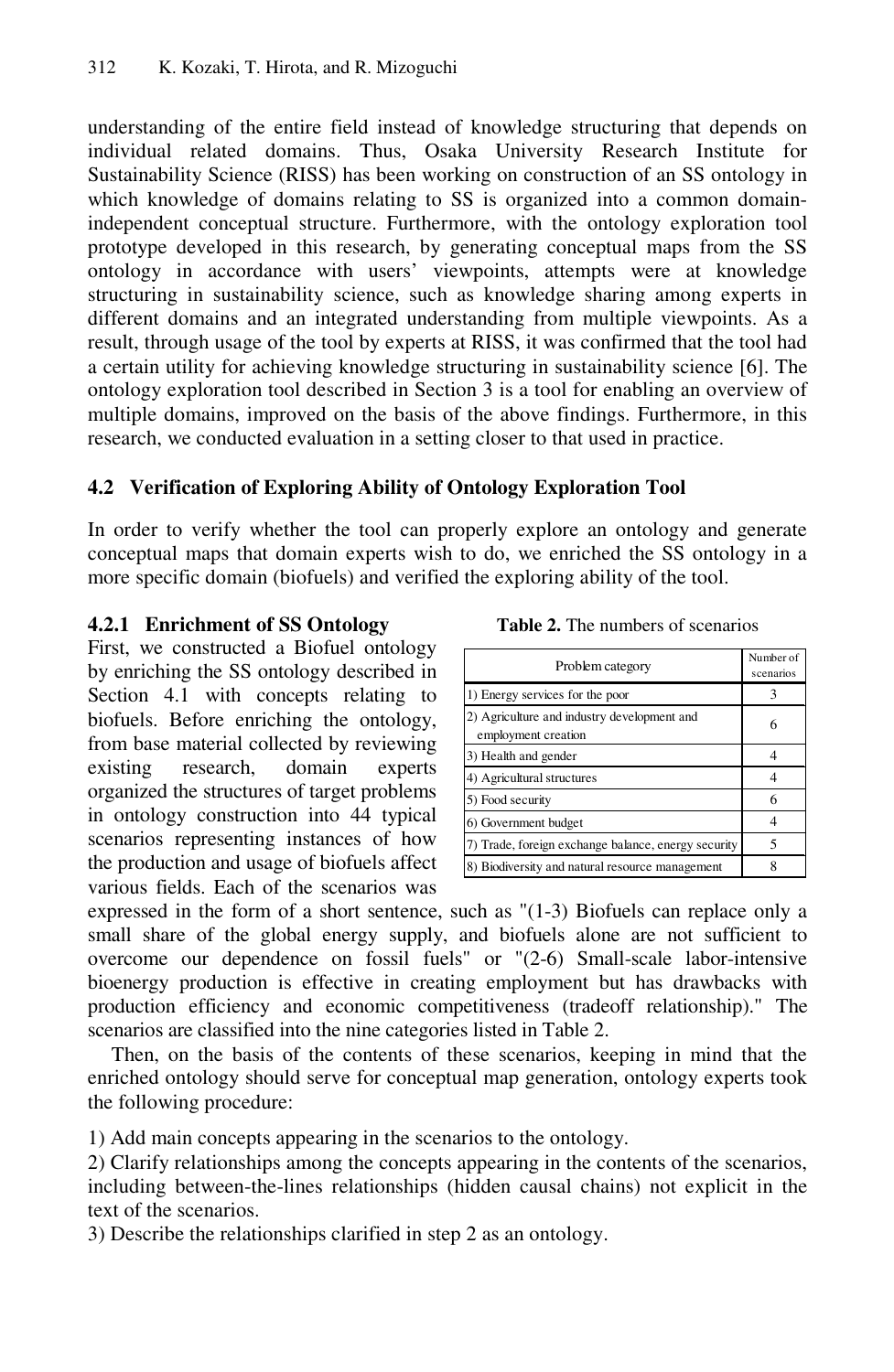For example, in the case of the scenario "(4-1) Demand for energy crop production increases pressure on land (farms) for food production, resulting in a rise in food prices," concepts added to the ontology in step 1 were Demand for biomass resources, Farms for food production, and Rise in food prices, and the relationship clarified in step 2 was "Increase in demand for biomass resources → Increase in farms for fuel production  $\rightarrow$  Problem of fixed area  $\rightarrow$  Decrease in farms for food production  $\rightarrow$ Decrease in food supply  $\rightarrow$  Rise in food prices." When we added concepts and relationships in ontology, we defined not only them but also upper concepts of them. For example, relationships between farms for fuel production and farms for food production were generalized as a finite total amount. These generalized definitions enable the users to generate a wide variety of conceptual maps which are not directly represented in the scenario.

Through such examination, we reorganized the 44 scenarios listed in Table 1 into 29 scenarios, in consideration of complex relationships and similarity of relationships, and enriched the ontology for the 29 scenarios. The scale of the resulting biofuel ontology was about twice as large as the scale of the SS ontology described in Section 4.1; specifically, the number of concepts increased from 649 to 1892, and the number of slots increased from 1075 to 2119.

#### **4.2.2 Verification of Scenario Reproducing Operation**

We verified whether the ontology enriched by the method described above can properly express the original problem structures by examining whether it was possible, with the ontology exploration tool, to generate conceptual maps in which the contents of the original scenarios were reproduced. As exploration (viewpoint setting) methods used for map generation, the following three methods were attempted. As a result, the number of original scenarios for which conceptual maps corresponding to the problem structures represented by the scenarios were successfully generated (reproduced) and the ratio of such scenarios to the total number of scenarios were as follows:

- 1) Scenarios reproduced by exploration with Search Path function (automatic exploration of combinations of relationships among all the concepts): 21 (72%)
- 2) Scenarios reproduced by simple exploration (exploration is performed by using only simplified exploration conditions (aspects), and the Change View function for extracting only the paths including specified concepts is used): 24 (82%)
- 3) Scenarios reproduced by simple exploration or detailed exploration (exploration performed with a selected detailed viewpoint): 27 (93%)

As for the two scenarios that were not reproduced, we found that inadequate ontology definition was the reason for the failure to reproduce conceptual maps corresponding to these scenarios. That is, the two scenarios could not reproduced as conceptual maps not because ability of the tool but because we missed to add some relationships in the two scenarios. In short, we can conclude that the exploration ability and conceptual map expressing ability of the tool were sufficient for reproducing target scenarios in the form of conceptual maps.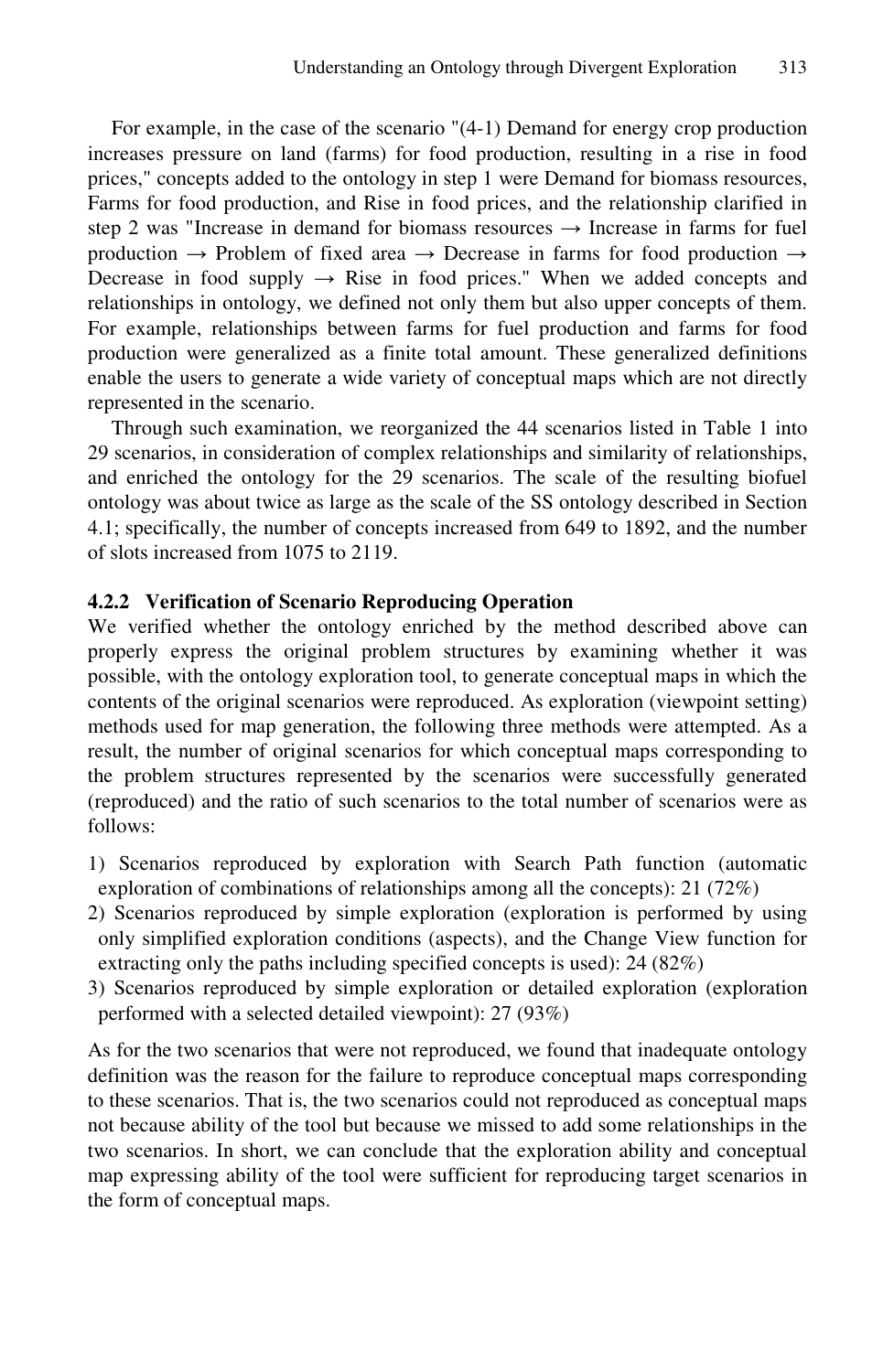### **4.3 Experiment for Evaluating Ontology Exploration Tool**

#### **4.3.1 Experiment Overview**

In order to verify that the ontology exploration tool developed in this research is useful for obtaining a domain overview, we conducted an evaluation experiment with cooperation from experts. In the experiment, we used the Biofuel ontology described in Section 4.3. The experiment was aimed at evaluating the following two issues through actual usage of the tool by the experts:

- 1) Whether meaningful maps that provide intellectual stimulation were obtained.
- 2) Whether meaningful maps other than those representing the contents of the
- scenarios anticipated at the time of ontology construction were obtained.

The subjects of the experiments were four experts A to D in different fields of expertise. The experts A and B had no experience of using the tool at all, and the experts C and D had some experience. The fields of expertise of the individual experts were as follows; A: Agricultural economics, B: Social science (stakeholder analysis), C: Risk analysis, D: Metropolitan environmental planning. Although someone may suppose just four persons are too few for evaluation, note that they are neither students nor public users which can be easily collected in usual cases. We believe that the experiments by four real experts are meaningful as an initial evaluation of the tool.

#### **4.3.2 Experimental Method**

First, we asked the four experts to generate conceptual maps with the tool in accordance with condition settings of the following tasks 1 to 3.

- **Task 1:** Under the supposed problem "What kinds of *Environmental destruction problems* relating to *Biofuels* exist," conceptual maps were generated under the conditions that the concept that could be selected first (Focal Point) was restricted to *Bioenergy usage* or *Biomass resource production* and the exploration method was either 1) automatic exploration by Search Path function or 2) simple exploration described in Section 4.2.2. At this time, the experts were allowed to freely select concepts used for viewpoint setting with Search Path or Change View from sub concepts of *Environmental destruction problems*.
- **Task 2:** "What kinds of *Tradeoff problems* relating to *Biofuels* exit?" We asked the experts to generate conceptual maps under the same conditions as those in Task 1, except that they were allowed to freely select concepts used for viewpoint setting with Search Path or Change View from sub concepts of *Tradeoff problems*.
- **Task 3:** We asked the experts to generate conceptual maps by arbitrary methods regarding problems related to their interests.

Then, from the paths of conceptual chains (visualized paths that track a series of relationships among concepts) included in the conceptual maps generated, paths that were clearly judged as inappropriate by the experts were removed, and evaluation was conducted using the paths selected by the subjects according to their interests. Note here, although we restricted operations for exploration in Task 1 and 2, the number of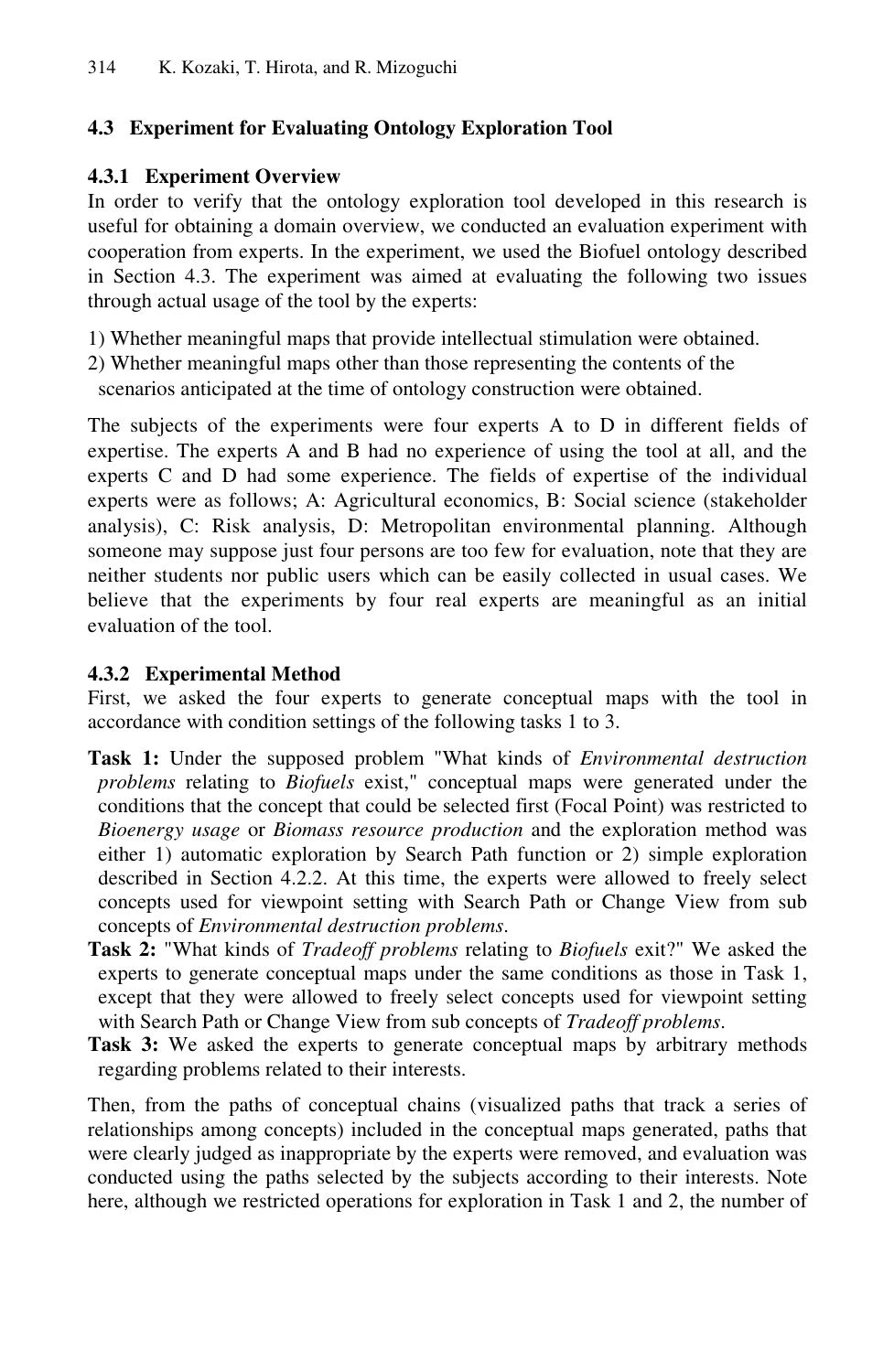combinations allowed for the subjects were 184 and 64 respectively at least *<sup>1</sup>* . Furthermore, they did not know the contents of scenarios which we supposed in each task. Therefore, the selected paths did not always correspond to the scenarios. Then we asked the subjects to enter, via a special input screen on the tool, a four-level general evaluation (A: Interesting, B: Ordinary but important, C: Neither good or poor, D: Obviously wrong), a four-level evaluation (Excellent, Good, Normal, Bad) regarding four specific points (1: Clarity, 2: Faithful reproduction, validity, and appropriateness, 3: Ease of overview, coverage, and comprehensiveness, 4: Conception and discovery assistance (stimulation)), and free comments.



#### **4.3.3 Experimental Results and Discussion**

l

As results of the evaluation experiment, the four experts generated 31 maps in total and selected 61 paths of interest from the maps. Table 3 shows the distribution of paths selected from the maps and evaluated by the subjects, classified on the basis of the general evaluation. According to the results, the number of paths classified in the higher two levels was 30 for A: Interesting and 22 for B: Ordinary but important, which totals 52, occupying 85% of all the paths evaluated. Thus, we can conclude that it is possible with the tool to generate maps or paths sufficiently meaningful for experts. The extremely small number of D: Obviously wrong is attributable to the removal of unnecessary paths before the evaluation. However, this is conceivably not so problematic since the ratio of the unnecessary paths was about 70% to 80% of the paths existing just after map generation, and the paths can be removed by a simple operation<sup>2</sup>. While this result may seem to be rough and subjective, note here that our research goal is not formal analysis of ontologies from the point of views of ontology engineers and computer scientists but supporting domain experts to understand contents of ontologies. Different from formal analysis, content understanding is

<sup>1</sup> The numbers of sub concepts of *Environmental destruction problems* and *Tradeoff problems* are 43 and16 respectively. And the subjects can chose two kinds of focal points and two kinds of exploration methods.

 $2$  For example, when a node close to the center of a map is selected and paths are removed, all subpaths of the paths are removed, so that about 10% to 50% of all the paths are removed.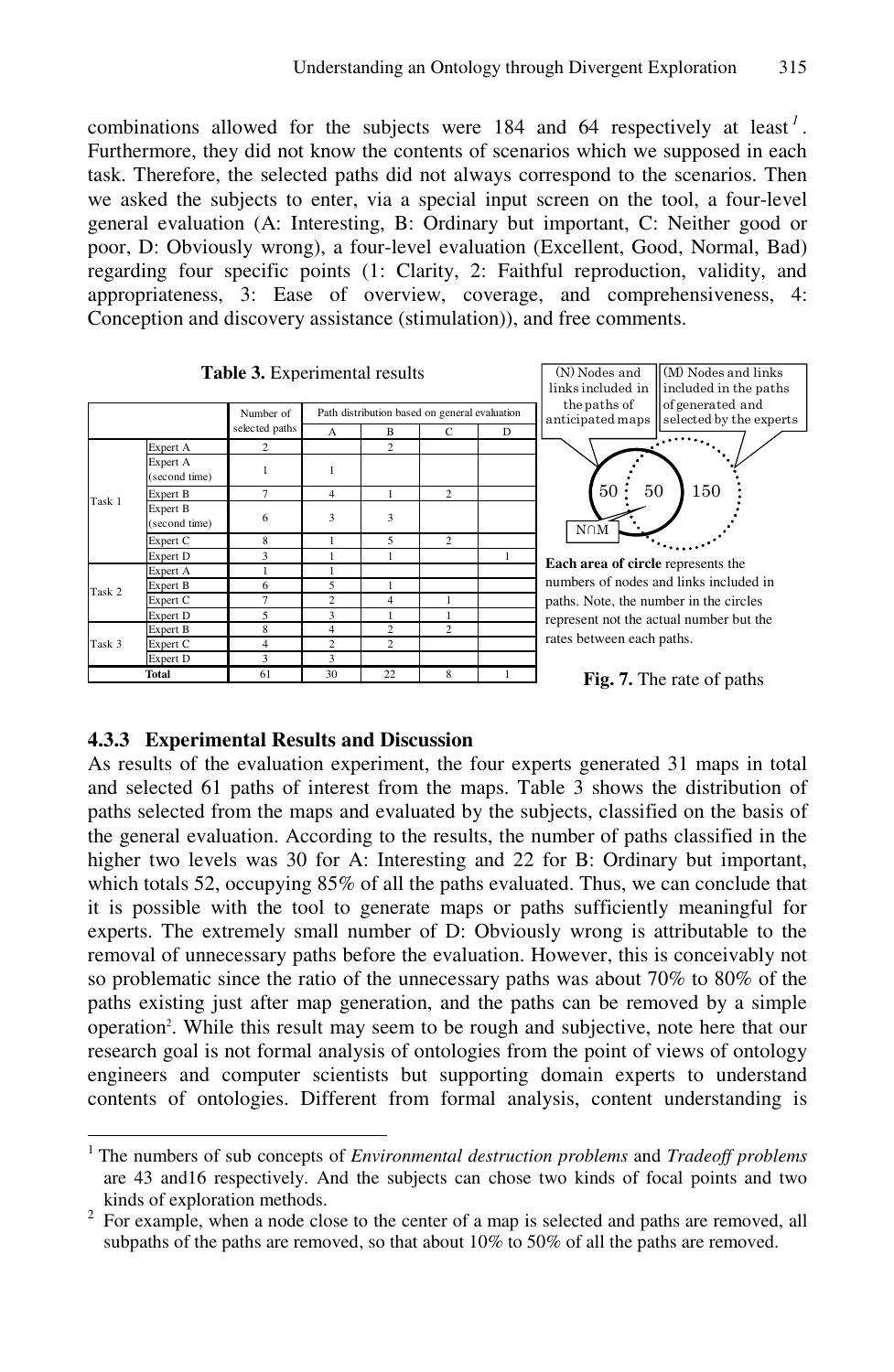essentially subjective task. Thus, the evaluation method cannot avoid being subjective to some extent. Although subjective evaluations would be understood to be ad hoc and incomplete, the very fact that domain experts evaluate it as good/useful, which is subjective, is meaningful to them, and hence to our research. Therefore, we believe our evaluation result should not be taken as meaningless but taken as demonstrating some positive evaluation that suggests the benefit of our approach.

Then, using the maps generated by reproducing the originating scenarios for ontology enrichment by the detailed exploration described in Section 4.2.2 as "anticipated maps," we quantitatively compared the anticipated maps with the maps generated by the subjects (after removing unnecessary paths) in the experiment to evaluate whether maps having meaningful contents other than the scenarios anticipated at the time of ontology construction were generated through the experiment. We compared them through some calculations using the numbers of concepts and relationships which are included in paths of the anticipated maps, the maps generated and selected by subjects and both of them. They are shown as N, M and N∩M respectively in Fig.7. The results of the evaluation were as follows. First, of the paths included in the anticipated maps (it is calculated by "(N∩M) / N" in Fig.7), about 50% of them were included in the maps generated by the experts. This ratio indicates the ratio of problem structures that matched the paths of interests of experts in different domains among the problem structures anticipated as typical scenarios. Although the task settings in this experiment were not intended to reproduce the anticipated maps, conceivably, overlapping interests in the wide domain of biofuels appeared as overlapping interests among experts in different domains. On the other hand, the ratio of paths not included in the anticipated maps among the paths generated and selected by the experts, i.e., the ratio of paths not anticipated from the typical scenarios (it is calculated by "(M - N∩M) / M" in Fig.7), was about 75%. We think the result is enough to show that three quarters are new paths and the other quarter is included in the anticipated paths. Although it is difficult to objectively claim what is the best rate, it is meaningful enough to claim a positive support for the developed tool. This suggests that the tool has a sufficient possibility of presenting unexpected contents and stimulating conception by the user. In other words, this suggests that, by organizing the contents of the scenarios as generalized concepts in the ontology instead of directly storing the contents in a computer, more meaningful conceptual maps were generated compared with the case where the contents were stored intentionally in a computer.

Furthermore, the experts who served as subjects left positive comments about the maps they generated, such as: "Biomass resource production obviously involves human labor. However, we tend to focus on the material flow and environmental load control (restriction of greenhouse gas emissions, prevention of water pollution, and suppression of soil degradation) and tend to forget about the presence of human beings who support it." or "Normally, I wouldn't have noticed the path to sea pollution," indicating the possibility that the tool can contribute to overviewing problems or stimulating conception assistance. Also, in discussions after the experiment, we received one opinion: "It is useful that relationships in various domains are expressed in maps based on a single ontology." That is, we confirmed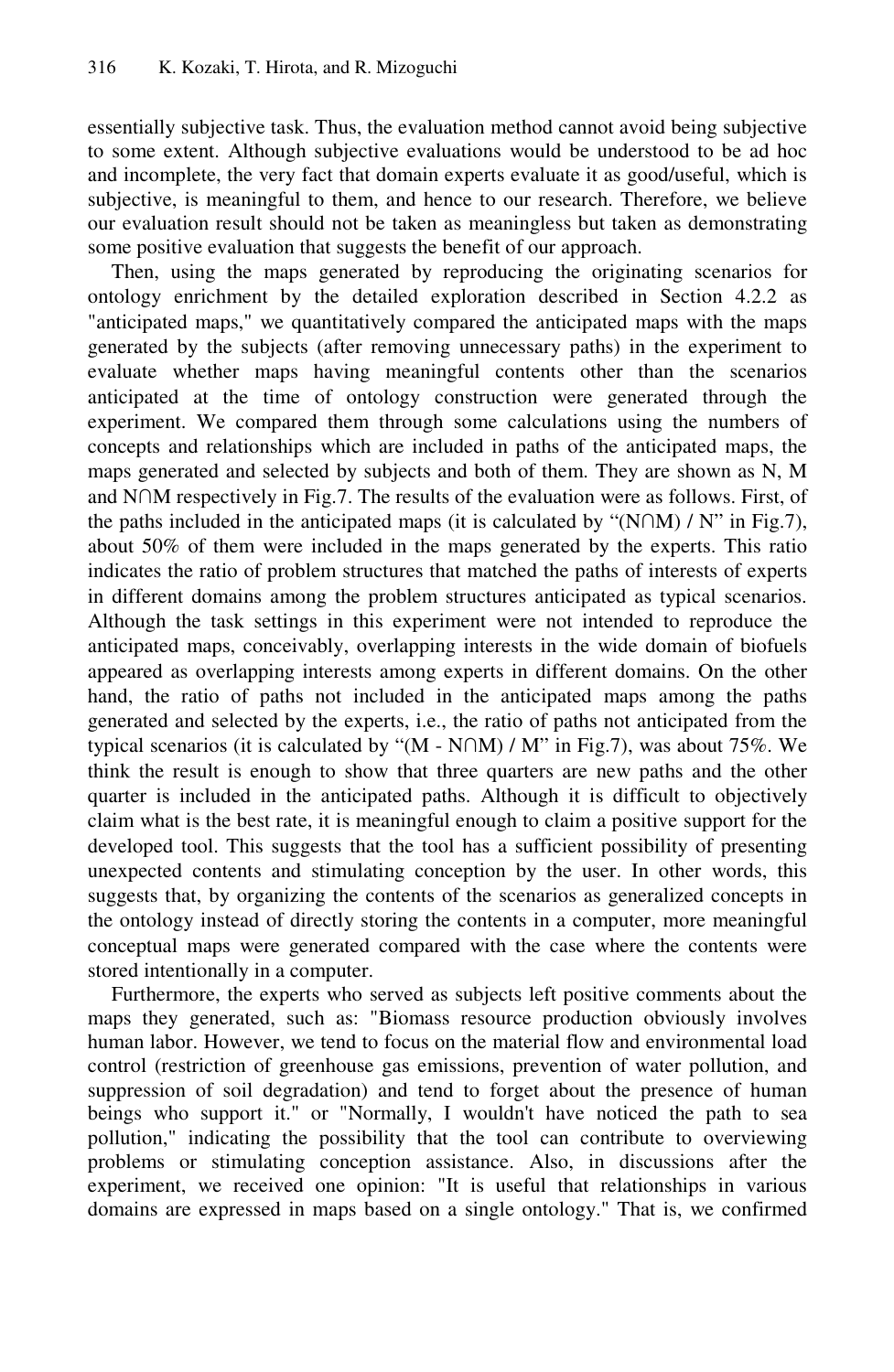that the ontology exploration could serve to clarify relationships of knowledge, which tended to be segmented, and contribute to assisting in an interdisciplinary integrated understanding of the entire field.

## **5 Related Works**

The novelty of our study lies in neither ontology visualization nor ontology navigation. The feature of our approach is an ontology exploration according to the users' viewpoints, for supporting domain experts to understand ontologies. We do not suppose to argue for novelty of the techniques which are used for visualization of the result of ontology exploration. While many researchers discuss techniques for ontology exploration and visualization since the early 2000s [7], they focus on formal aspects of ontology from the point of views of ontology engineers. Our idea is application of the techniques to bridge gaps between ontology and domain experts. Originally, our ontology editor (Hozo) have had sophisticated user interfaces for ontology visualization and navigation. It also got favorable comments such as from users in a workshop for comparing several ontology development tools. [8] mentions the comment as "it's not surprising that users liked the visual aids that some of the tools provided, such as Hozo's interactive graphs". However, in one of our research projects, such an interface has been proven to be insufficient for domain experts of sustainability science to understand the content of the ontology which is one of the significant goals. In other words, all the existing visualization tools assuming to allow users to see the entire structure of the ontology are not appropriate for domain experts to understand ontology. We therefore investigated the ontology exploration tool through this experience, and then it was well received by the domain experts. While it might be possible to generate paths using existing ontology navigation tools by choosing ways to trace in details, we suppose it is difficult to stimulate domain expert's way of thinking through divergently explorations because most of them are not designed for domain experts. While our tool uses concept maps as a format for visualization because it is familiar to domain experts, we have no intention to claim a novelty of the visualization method. The purpose of our tool is not concept map exploration but ontology exploration for understanding the ontology. A feature of our tool is that concept maps are generated from an ontology which systematizes domain knowledge as general as possible. It enables the users generate maps which includes contents anticipated by the developer of ontology.

Some researchers have developed tools for ontology exploration. TGVizTab (TouchGraph Visualization Tab) also supports a visualization which is similar to our tool. It aims for enhancement of clarification, verification and analysis of an ontology [9]. On the other hand, the features of our tool are functions for ontology exploration such as control of range of visualization, highlighting of their intensions and so on according to their viewpoints because we focus not on visualization but on exploration according to the users' viewpoints. Bosca develops a Protégé plug-in, called Ontosphere3D, which displays an ontology on a 3D space [10]. It allows the user to choose three kinds of visualization methods according his/her propose. The feature of this tool is a user definable set of ontology entities (concepts and relations) called Logical View. It is used for forming a hyper-surface in the multi-dimensional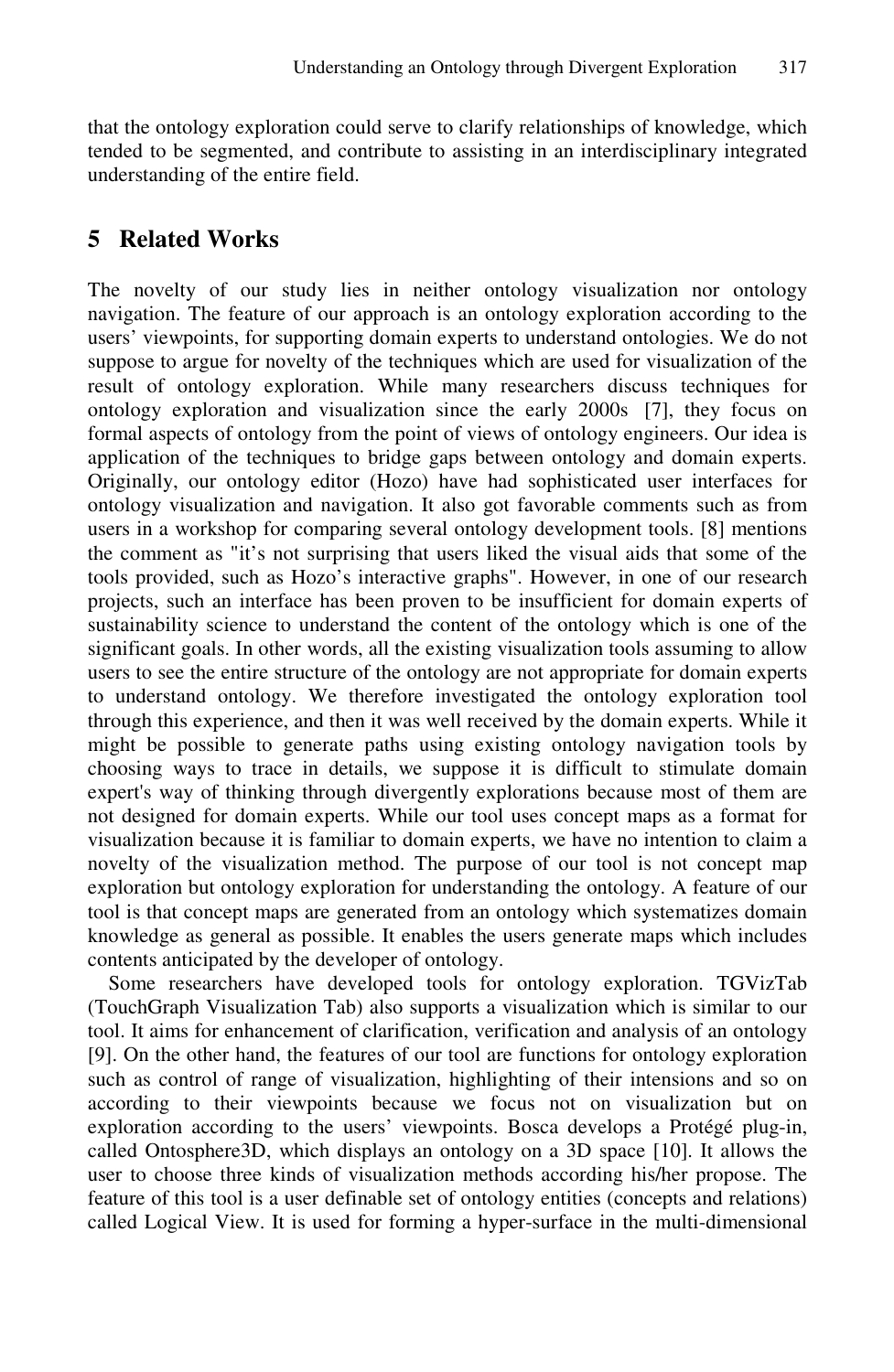ontology space according to user's intensions. Although this approach to manage viewpoints is similar to our tool, it is different from the purpose of our tool that Ontosphere3D aims to provide ontology designers with a flexible instrument for effective representation and modeling of an ontology. Noppens proposes rendering techniques which combines visual analytics with interactive exploration for large scale structured data on the web [11]. When users are exploring an ontology, this tool clusters related entities according to their class hierarchies and inheritance information and visualize the result as clusters. It supports to discover hidden connections between individuals. While this tool focuses on exploration for large ontology with its instances (individuals), our tool aims at exploration for an ontology without instances. Helim also proposes an approach for interactive discovery relationships via the Semantic Web [12]. Tane discusses query-based multicontext theory for browsing ontologies [13]. In his approach, views for navigation are defined by sets of queries to knowledge bases. Though the search path function of our tool shares the same idea with them, it uses only simple combinations of relationships in an ontology because we focus on understanding the ontology. Christopher et.al discusses a constructive exploration of an ontology using world view and perspective [15]. Their work focuses on creating tight domain hierarchies from Folksonomies such as Wikipedia using mining techniques with some viewpoints. Exploring the knowledge space in Wikipedia is discussed as one of the techniques for mining. On the other hand, our approach focuses on understanding content of an ontology according to view points of domain experts.

# **6 Concluding Remarks and Future Work**

This paper proposed divergent exploration to bridge a gap between an ontology which systematizes knowledge in generalized formats and domain experts who tend to understand the knowledge from domain-specific viewpoint. And we developed an ontology exploration tool for supporting users to explore an ontology divergently according to their intensions and viewpoints. This tool was applied to knowledge structuring of sustainability science. Through the experience, the tool was well received by domain experts in the domain and got favorable comment that it could contribute to proper structuring of knowledge across multiple domains. Then, we evaluated the tool through an experiment in cooperation with domain experts who are unfamiliar with ontology. As the result, we could make sure that domain experts could obtain meaningful knowledge for themselves as conceptual chains through the divergent exploration of ontology using the tool. The conceptual chains generated in the experiment included about 75% paths which were not supposed when the ontology was constructed. That is, we can say that the tool stimulated their way of thinking and contributed to obtaining unexpected conceptual chains which they have never thought. It is considered that the result is caused our approach for knowledge systematization that we should describe knowledge not as simple instances but as generalized concepts and relationships in an ontology. Furthermore, a domain expert who joined the experiment proposed us that our tool could be applicable for consensus-building among stakeholders in a workshop. It suggests that the tool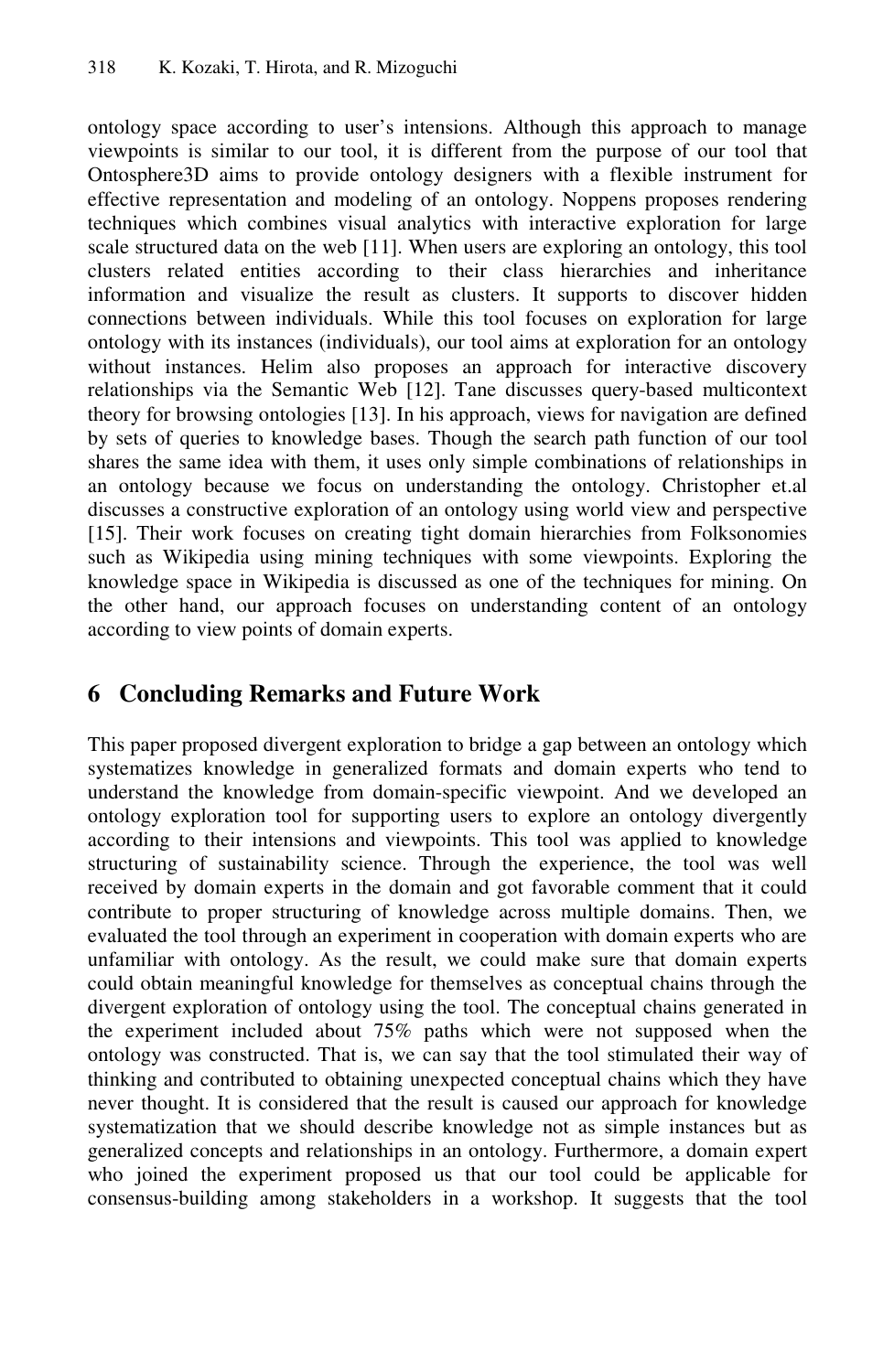clearly represents differences of thinking among stakeholders as differences of their viewpoints and conceptual chains generated by each of them so that they could understand ways of thinking of each other.

 Future plan includes improvement of our tool to support more advanced problems such as consensus-building, policy-making and so on. We believe divergent exploration from multiple viewpoints contributes to making clear differences among standpoint, way of thinking and so on. For this purpose, we suppose to consider more intuitive user interfaces and visualizations for comparison between viewpoints. We also plan to be apply the ontology exploration tool for ontology refinement. In practice, we could use the tool to confirm whether the Biofuel ontology captures scenarios which were given by a domain expert and found some error in the ontology. We suppose it could be used for ontology refinement tool by domain experts to find not syntactic errors but content level faults in an ontology. We are trying to adopt this approach in a medical domain [15]. We think an evaluation of our tool on other ontologies is also important. Especially a large and complex ontology in OWL is a main target of the evaluation. While the system supports exploration of OWL ontologies, it does not support complex axioms in OWL. We will soon publish a new version of ontology explanation tool using OWL API with a reasoner.

## **Acknowledgements**

This work was supported by Grant-in-Aid for Young Scientists (A) 20680009, the Global Environment Research Fund (Hc-082) of the Ministry of the Environment, Japan.

## **References**

- 1. Gruber, T.: A translation approach to portable ontology specifications. In: Proc. of JKAW 1992, pp. 89–108 (1992)
- 2. Smith, B., et al.: The OBO Foundry: coordinated evolution of ontologies to support biomedical data integration. Nature Biotechnology 25(11), 1251–1255 (2007)
- 3. Kozaki, K., et al.: Hozo: An Environment for Building/Using Ontologies Based on a Fundamental Consideration of "Role" and "Relationship". In: Gómez-Pérez, A., Benjamins, V.R. (eds.) EKAW 2002. LNCS (LNAI), vol. 2473, pp. 213–218. Springer, Heidelberg (2002)
- 4. Mizoguchi, R., et al.: A Model of Roles within an Ontology Development Tool: Hozo. J. of Applied Ontology 2(2), 159–179 (2007)
- 5. Kozaki, K., et al.: Role Representation Model Using OWL and SWRL. In: Proc. of 2nd Workshop on Roles and Relationships in Object Oriented Programming, Multiagent Systems, and Ontologies, Berlin, July 30-31 (2007)
- 6. Kumazawa, T., et al.: Toward Knowledge Structuring of Sustainability Science Based on Ontology Engineering. Sustainability Science 4(1), 99–116 (2009)
- 7. Katifori, A., Halatsis, C., et al.: Ontology visualization methods a survey. ACM Computing Surveys (CSUR) 39(4) (2007)
- 8. Noy, N.F., et al.: The CKC Challenge: Exploring Tools for Collaborative Knowledge Construction. IEEE Intelligent Systems 23(1), 64–68 (2008)